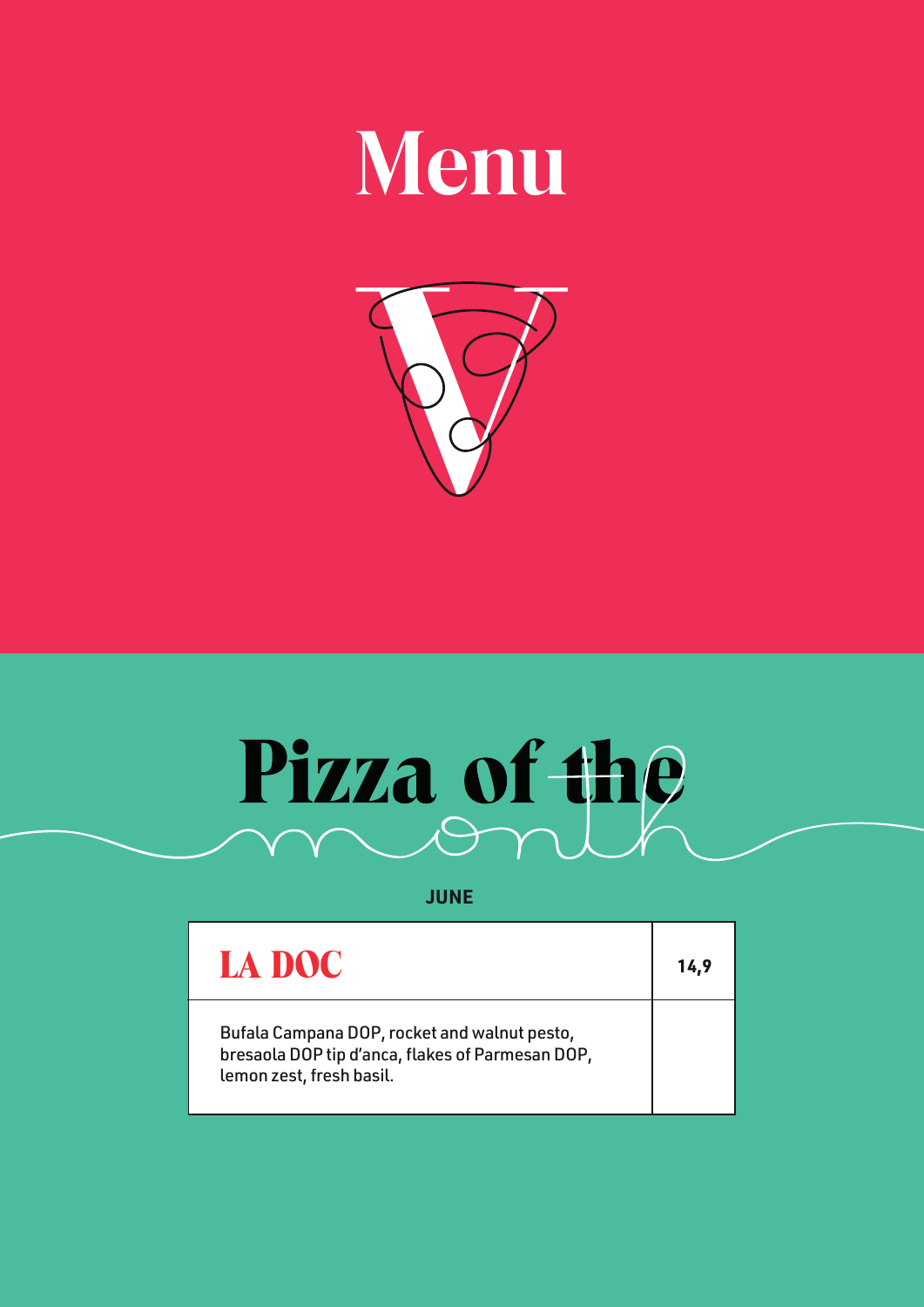### **All our pizzas are prepared with the Aloe Vera mixture**

Vegan mozzarella in sostitution with mozzarella

Extra ingredient

Pizzas can be in gluten free version with frozen dough certificate

Contact the staff for the list of allergens

We can not guarantee the absence of allergens in our menu

All our pizzas can be made with "Risella" rice mozzarella

OUR SUPPLIERS Mozzarè for all dairy products La fiammante for all our peeled tomatoes and annexes Nastro D'oro for liqueurs Oil from the Sorrento peninsula

Covered **2 €**





**3 €**

**from 1 € to 4 €**

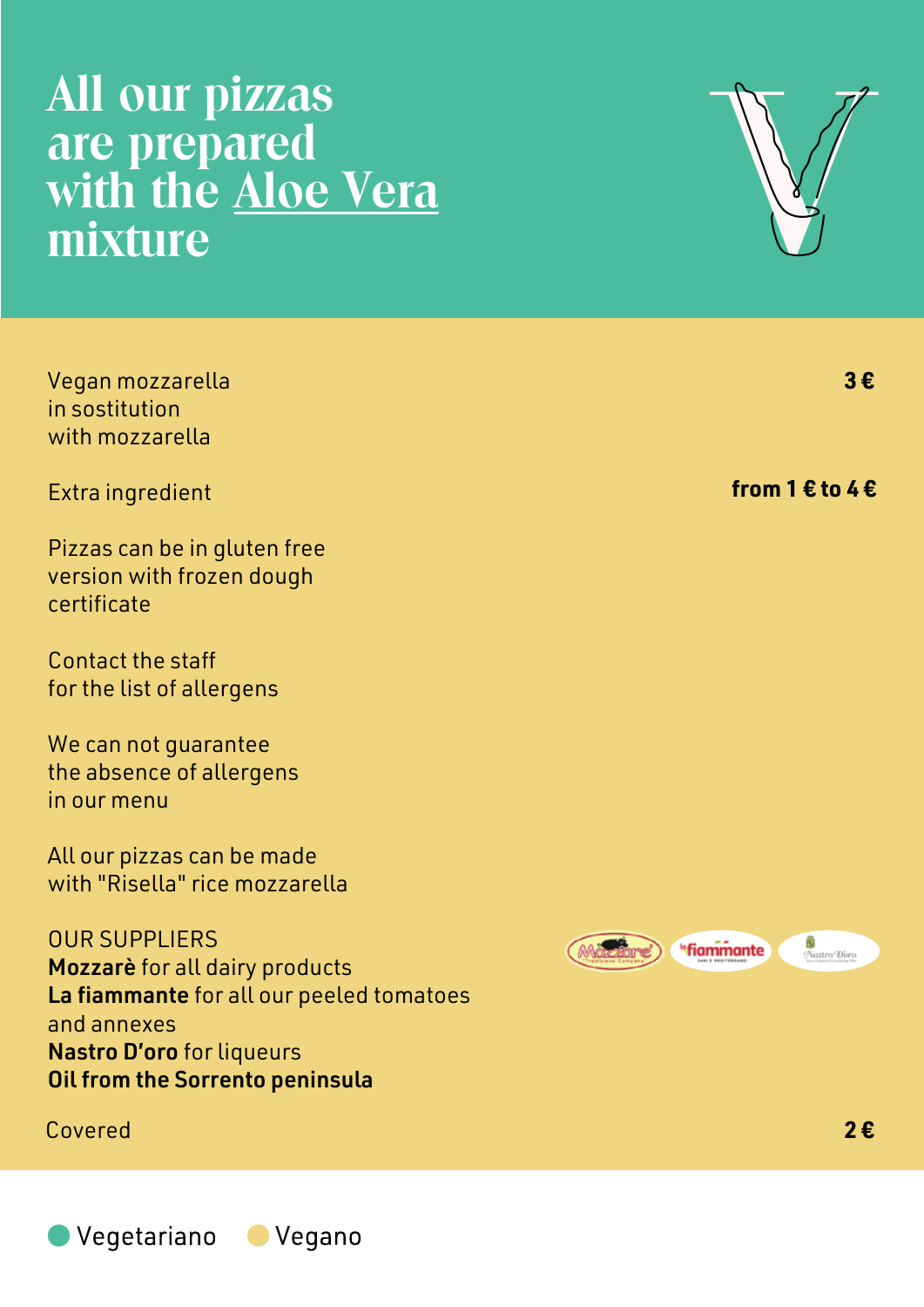### **Vurria reccomend a dish for two**

#### **BRUSCHETTE - 10**

2 slices of grilled aloe bread with burrata cheese, cetara anchovies and natural DOP Piennolo tomatoes, extra virgin olive oil and fresh basil.

#### **LE FRITTATINE - 11**

4 Mixed pasta omellete with corbarino tomato and mozzarella, courgettes, peas and beef and veal, cheese and pepper.

#### **LE 6 MONTANARINE - 12**

Fried pasta with red and yellow pacchetelle tomatoes, peeled tomato sauce, piennolo del vesuvio D.O.P all with Grana Padano Parmesan.

#### **IL GRAN FRITTO VURRIA - 14**

2 Croquettes of potatoes, 2 Arancini , 4 Zeppole with sea algae and 2 pasta omelettes.

#### **ZEPPOLE & CROCCHÈ - 9**

Zeppole with sea algae and aloe, potato croquettes with provola d'Agerola and pepper.

#### **TAGLIERE DI SALUMI MISTI -18**

Battened bacon, Napoli salami, Crudo San Daniele, Cured beef and mortadella with pistachio "Casa Modena".

### **Vurria reccomend a starter**

#### **LE ZEPPOLE VURRIA - 7,5**

6 Zeppole with sea algae and added aloe vera.

#### **LA PARMIGIANA DI MELANZANE ESTIVA - 10**

Fried aubergines, ox heart tomato, buffalo mozzarella DOP, 18-month Grana Padano cheese, fresh basil sauce.

#### **PIATTO SAN DANIELE - 10**

Plate of Crudo San Daniele aged 18 months served with aloe vera toasted bread.

#### **LA CAPRESE - 10**

Bufala DOP Campana 125 gr with beef heart tomato, mountain oregano and extra virgin olive oil from the Sorrento peninsula.

#### **LA BURRATA PUGLIESE - 7**

Apulian burrata on a bed of wild rocket, oil, salt and pepper.

#### **PIATTO BRESAOLA PUNTA D'ANCA - 12**

Plate of cured beef tip d'anca, wild rocket and flakes of parmesan 24 months.

#### **PATATINE DIPPERS\* - 5**

Add Ketchup or Mayonese Wilkins and Sons. **+1**

#### **L'ITALIANA - 12**

Bufala DOP Campana 125 gr with natural yellow and red peeled tomatoes with evo oil from the Sorrento peninsula and basil cream.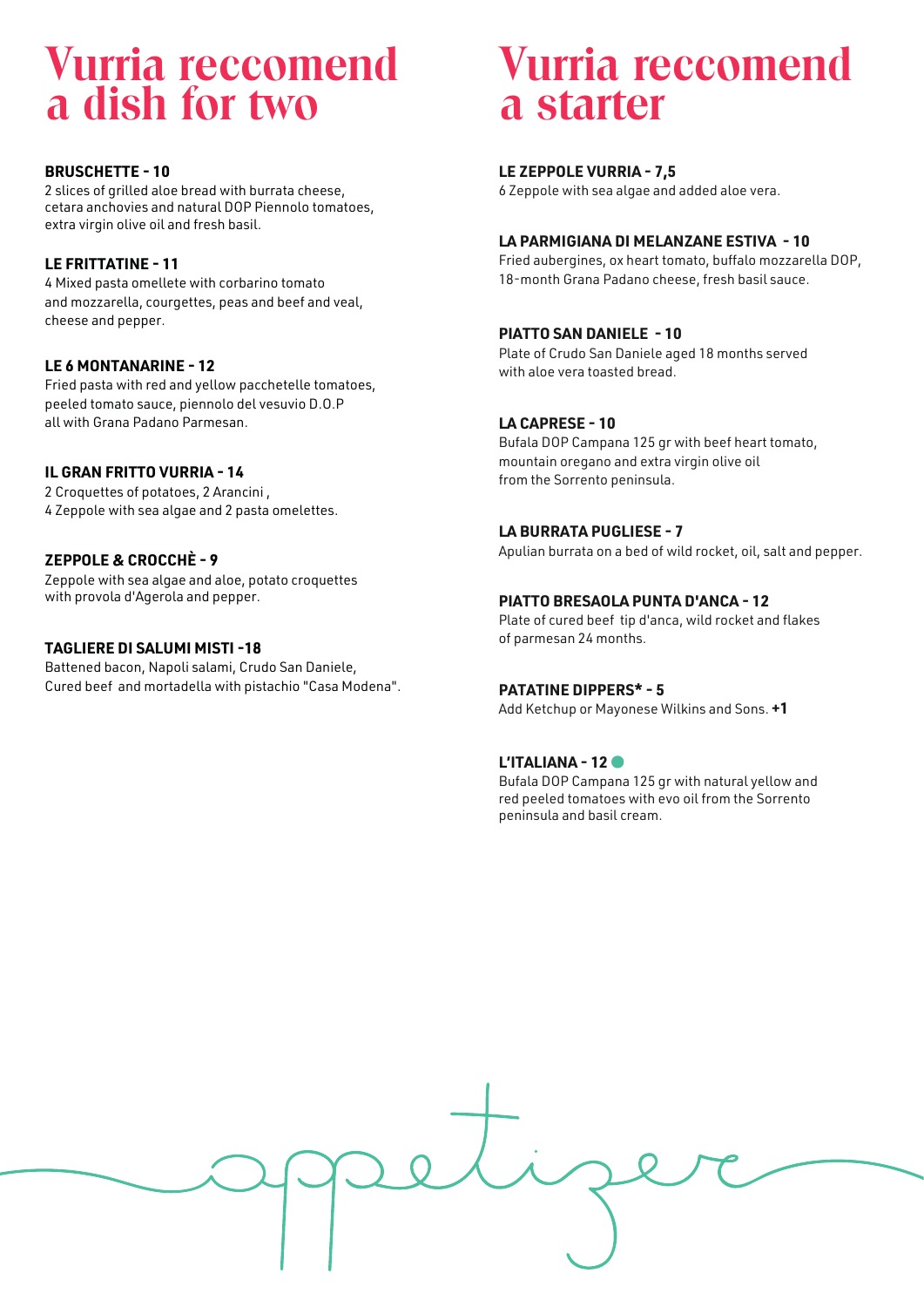### **Vurria 'na tomato pizza**

**LA MARINARA - 7,5** Peeled tomatoes, red pacchettelle, mountain oregano and Nubian red garlic and fresh basil.

#### **LA MARINARA GIALLA - 12**

Yellow peeled tomato, fermented black garlic, mountain oregano and fresh basil.

#### **LA MARGHERITA - 8**

Peeled tomatoes, mozzarella and fresh basil.

#### **LA MARGHERITA DEL VESUVIO - 12**

Peeled tomatoes, mozzarella, Piennolo tomatoes from Vesuvius D.O.P. and fresh basil.

#### **LA COSACCA - 8,5**

Peeled tomatoes, capped pecorino Romano, 18-month Grana Padano cheese and fresh basil.

#### **LA NAPOLI - 11**

Peeled tomatoes, anchovies from Cetara "Delfino Battista", mountain oregano, Taggiasca olives, red garlic from Nubia and capers from Pantelleria PGI.

#### LA FUNGHETTO - 10<sup>0</sup>

Peeled tomato, Agerola provolone, mushroom-cut aubergines and fresh basil.

**LA CALABRISELLA - 12** Peeled tomatoes, mozzarella, Calabrian spianata, Spilinga nduja and fresh basil.

#### **LA CAPRICCIOSA - 12**

Peeled tomato, mozzarella, knife-tip sausage, Taggiasca olives, mushrooms, "Casa Modena" cooked ham and fresh basil.

#### **LA BUFALINA D.O.P. - 12**

Peeled tomato, PDO buffalo mozzarella and fresh basil.

#### **LA POMO D'ORO - 13**

Peeled tomato, Corbarino tomatoes, yellow pacchetelle from Vesuvius, red pacchettelle from Vesuvius and fresh basil.

Vegan

**LA COLONNATA - 14,5** Peeled tomato, lard from Colonnata I.G.P, Burratina from Puglia, peppercorns and fresh basil.

**LA TRIPUDIO - 13** Provola cheese from Agerola, Piennolo tomatoes D.O.P., Spilinga Nduja and fresh basil.

#### LA PROVOLETTA - 9,5

Peeled tomato, Provola di Agerola, peppercorns and fresh basil.

#### **LA SELVAGGIA - 13,5**

Yellow peeled tomato, PDO buffalo mozzarella, knife tip sausage, caramelized onion, IGP crusco pepper and fresh basil.

#### **LA GLUTEN - BASE 5**

All our pizzas can be made with CERTIFIED GF dough \*



#### All our pizzas can be made the second service of the service of the service of the service of the service of the with "Risella" rice mozzarella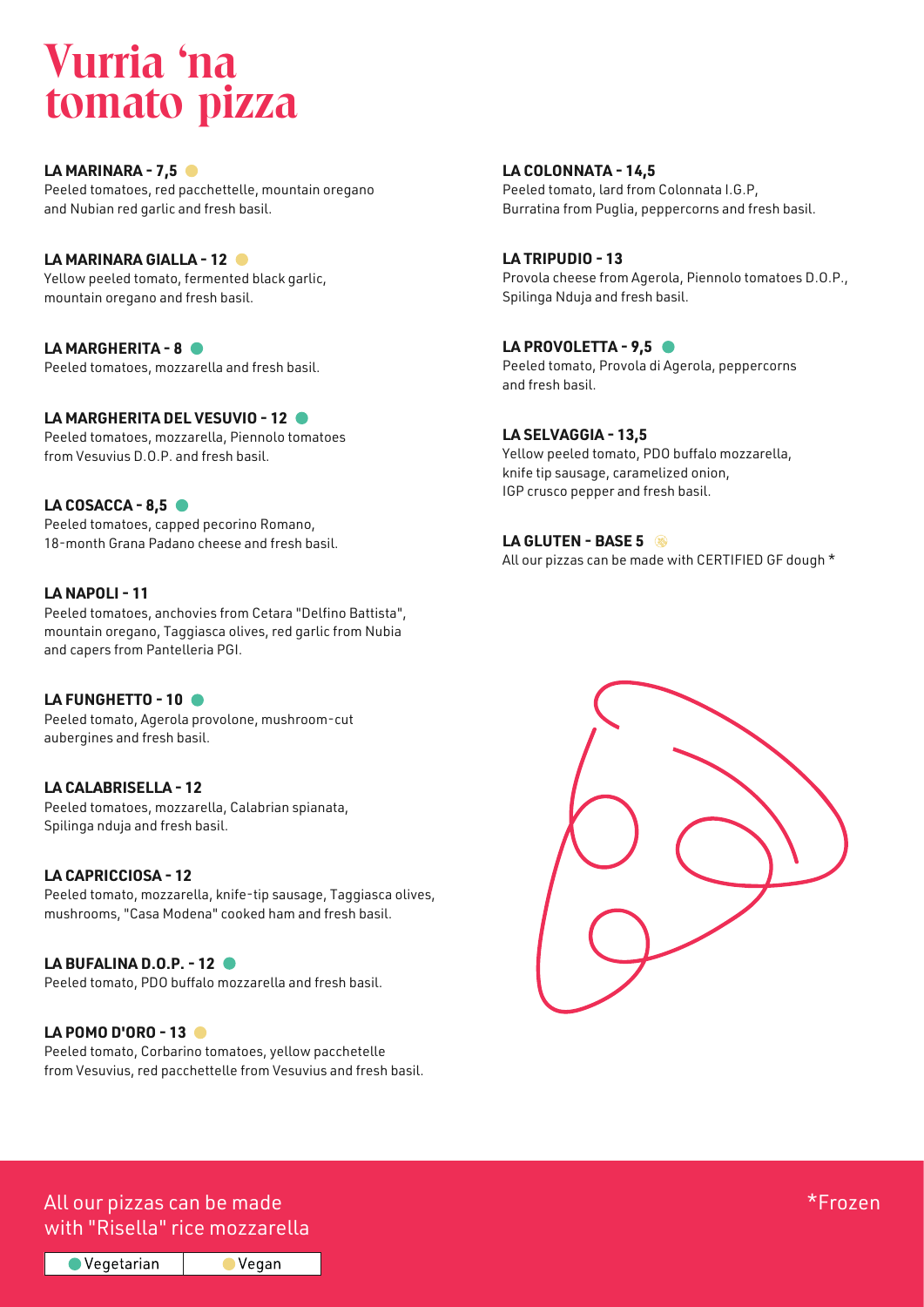### **Vurria 'na pizza without tomato**

BUT IF YOU WANT, YOU CAN ADD IT

#### **LA CACIO & PEPE - 10**

Fior di latte, grotto aged caciocavallo, capped pecorino romano, peppercorns and fresh basil.

#### **LA ESTIVA - 13**

Buffalo mozzarella D.O.P., wild rocket, fresh datterino to matoes, 18-month parmesan flakes and 18-month San Daniele ham.

#### **LA GRICIA - 12**

Fior di latte, caramelized Tropea red onion, battened bacon, capped pecorino Romano and fresh basil.

#### **LA TUNA - 12,5**

Fior di latte, yellow packets, tuna fillets, caramelized Tropea onion, Taggiasca olives and fresh basil.

#### **LA 5 FORMAGGI - 11**

Fior di latte, Agerola provolone, 24-month Grana Padano, capped pecorino Romano, Berader gorgonzola and fresh basil

#### **LA BOLOGNESE - 13**

Fior di latte, Burratina from Puglia, mortadella with "Casa Modena" pistachio and pistachio grains.

#### **LA VURRIA - 12**

Bufala Campana D.O.P., yellow and red pacchetelle and basil pesto.

#### **LA SAN DANIELE - 13**

Fior di latte, red pacchetelle, raw San Daniele 18 months, creamed buffalo ricotta, salt and pepper, fresh basil.

#### **L'AVVOCATO - 13**

Fior di latte, sorrento walnuts, yellow peeled tomatoes, grotto aged caciocavallo cheese and fresh basil.

#### **LA DELIZIOSA - 11**

Fior di latte, mushroom-cut aubergines, Berader gorgonzola, grotto-aged caciocavallo, Spilinga nduja and fresh basil.

#### **LA CROCCOPIZZA - 11,5**

Provola di Agerola, "Casa Modena" cooked ham, potato croquettes, pepper, 24-month parmesan and fresh basil.

#### **LA VEGETÈ - 11,5**

Fior di latte, mushroom-cut aubergines, baked zucchini, basil sauce, red pacchetelle and basil pesto.

#### **LA VEGANA - 14**

Rice mozzarella, yellow peeled tomato, baked zucchini, Taggiasca olives, IGP Senise crusco pepper and fresh basil.

#### **LA FRESCA - 13**

Fior di latte, BIO spinach cream, bresaola tip d'anca, flakes of Grana Padano 18 months and Evo lemon oil.

#### **LA GLUTEN - BASE 5**

All our pizzas can be made with CERTIFIED GF dough \*



#### All our pizzas can be made the state of the state of the state of the state of the state  $\star$ Frozen with "Risella" rice mozzarella

● Vegetarian Vegan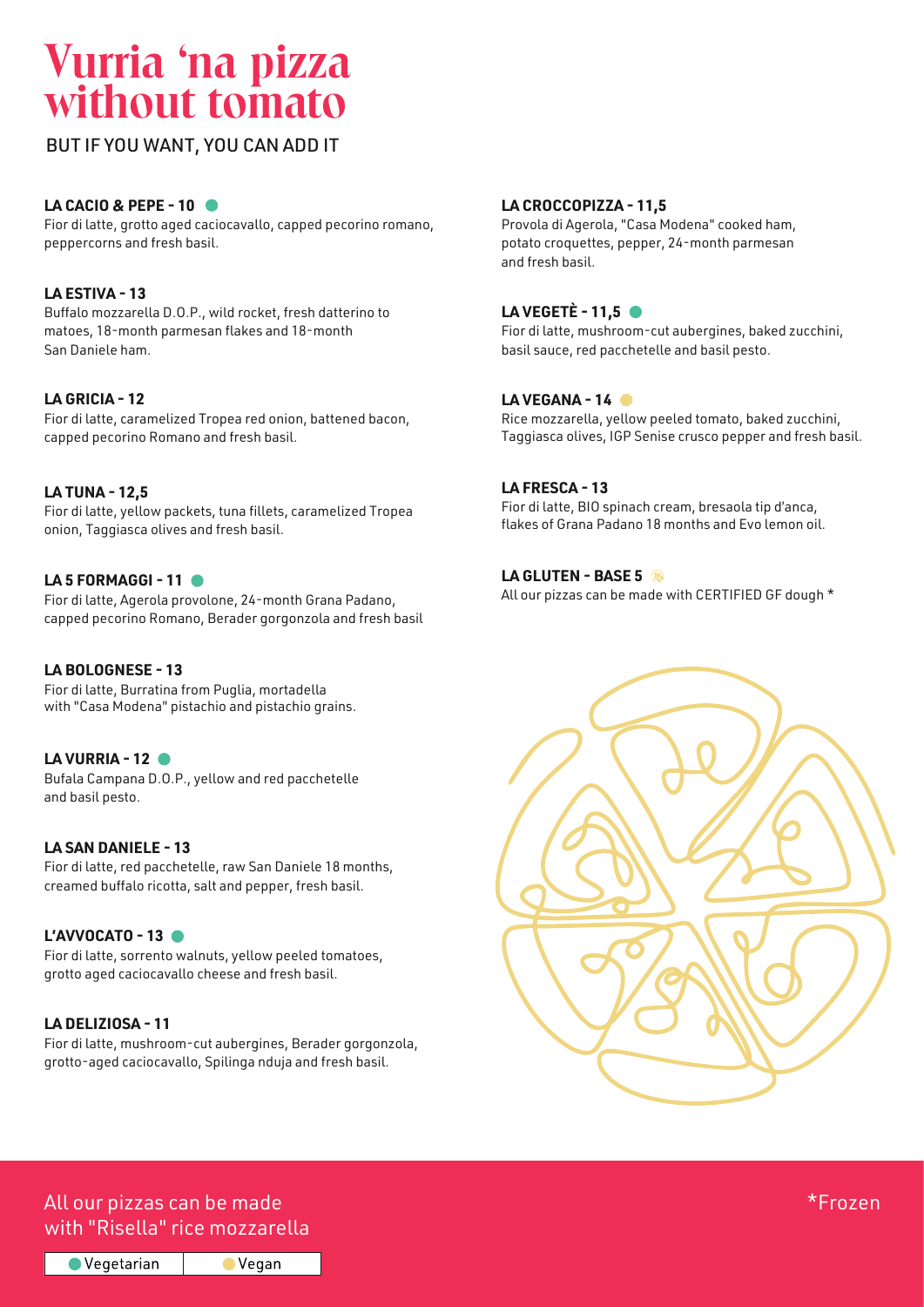### **Calzoni**

#### **IL RIPIENO (Fritto o al Forno) - 11**

Fior di latte, buffalo ricotta with salt and pepper, "Casa Modena" cooked ham and basil sauce.

#### **IL NAPOLETANO (Fritto o al Forno) - 11**

Fior di latte, Napoli-type salami, buffalo ricotta with salt and pepper.

### **Panuozzi**

#### **IL FRESCO - 11**

"Casa Modena" pistachio mortadella from Bologna, Burratina from Puglia and BIO baby spinach.

#### **IL MARINAIO - 12**

Buffalo buffalo from Campania, anchovies from Cetara "Delfino Battista", Taggiasca olives, datterino tomatoes and Taggiasca olives.

#### **L'ITALIANO - 11**

Buffalo Mozzarella D.O.P., raw San Danìele 18 months, beef heart tomatoes and basil sauce.

### **Salad**

#### LA SEMPLICE - 12<sup>0</sup>

Mixed salad, wild rocket, champignon, datterino tomato, buffalo mozzarella 125 gr, carrots, balsamic vinegar glaze and Taggiasca olives.

#### **LA SFIZIOSA - 12**

Mixed salad, wild rocket, carrots, boiled egg, Tropea onions, tuna fillet in oil, Taggiasca olives and datterino tomatoes.

#### **LA CAMPESTRE - 13**

Mixed salad, wild rocket, strips of grilled chicken breast, datterino tomato, seasoned ricotta cheese, balsamic vinegar glaze.

#### **LA MISTA - 10**

Mixed salad, wild rocket, carrots, datterino cherry tomatoes, organic baby spinach.

#### All our pizzas can be made the state of the state of the state of the state of the state  $\star$ Frozen with "Risella" rice mozzarella

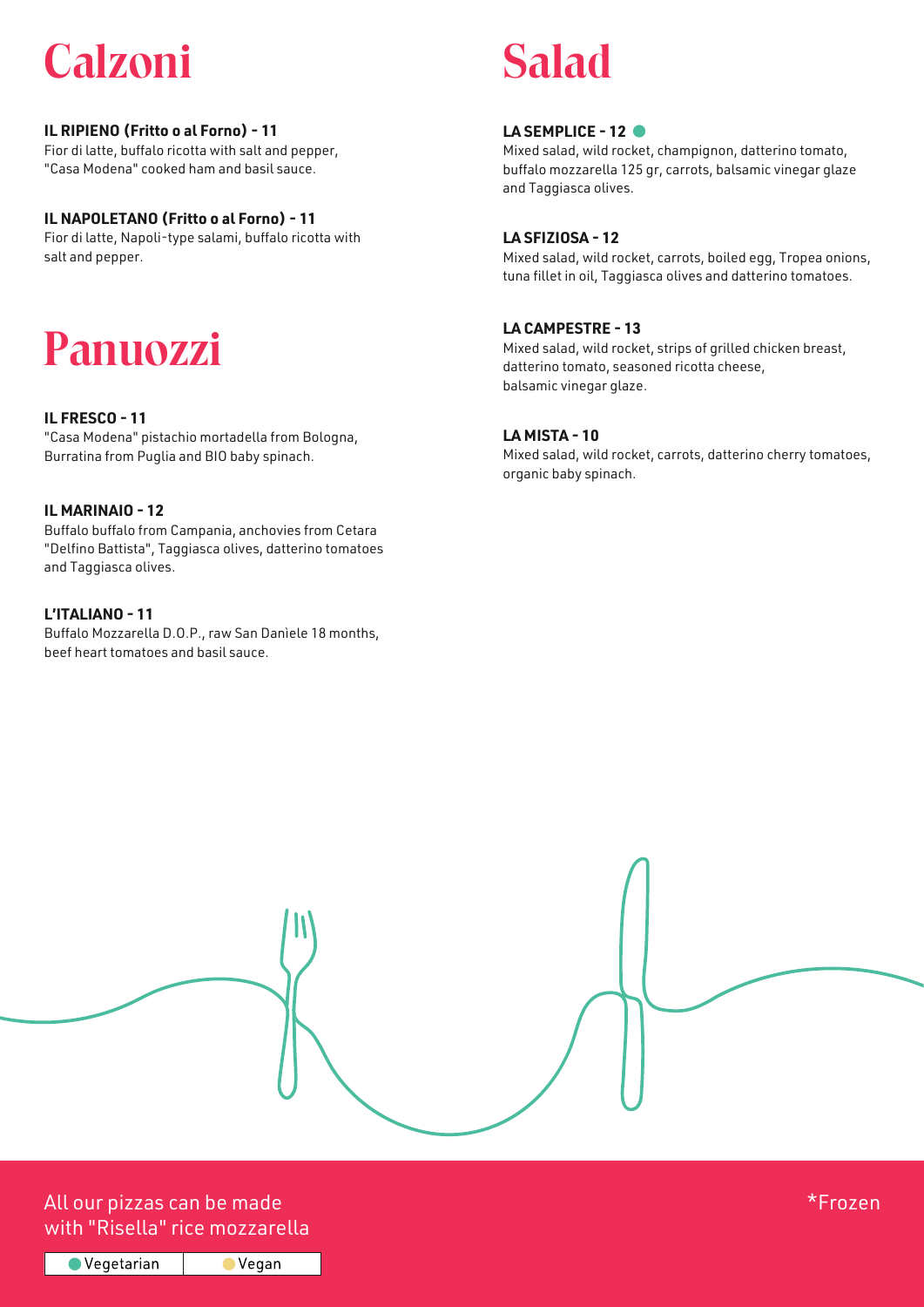### **Drinks**

| 2,5 |
|-----|
| 3   |
| 3,9 |
| 3,9 |
| 3,9 |
| 3,9 |
| 3,9 |
| 4   |
| 4   |
|     |

### **Alcool & Gluten free**

| <b>PERONI GLUTEN FREE 330 mL</b> | 4.9 |
|----------------------------------|-----|
| NASTRO AZZURRO ZERO 330 ml       | 4.9 |

### **Cocktails**

| <b>NEGRONI O SBAGLIATO</b>       | Я |
|----------------------------------|---|
| <b>APEROL SPRITZ</b>             | Я |
| <b>CAMPARI SPRITZ</b>            | Я |
| <b>GIN TONIC / Ginepraio gin</b> |   |

### **Beer**

#### BIRRIFICIO MILANO

| La "missione" del birrificio Milano<br>è produrre Birra Cruda non filtrata<br>e non pastorizzata di alta qualità<br>utilizzando solo le migliori materie prime<br>selezionate con cura e tanta passione.                                                                                                              |     |
|-----------------------------------------------------------------------------------------------------------------------------------------------------------------------------------------------------------------------------------------------------------------------------------------------------------------------|-----|
| LA VIRATA 330 ml - 4.2%<br>Birra chiara di tipo "Blanche"                                                                                                                                                                                                                                                             | 5   |
| <b>OTTO CUBANO 330 ml - 7,5%</b><br>È una birra in stile Scotch Ale di color ambrato                                                                                                                                                                                                                                  | 5,5 |
| LA VELOCE ALLA SPINA 500 ml - $4.5\%$<br>Birra golden Ale ad alta fermentazione                                                                                                                                                                                                                                       | 6   |
| <b>VOLA BASSO ALLA SPINA 500 ml - 6.2%</b><br>Birra IPA ambrata                                                                                                                                                                                                                                                       | 6,5 |
| <b>KBIRR</b>                                                                                                                                                                                                                                                                                                          |     |
| Vuole essere una birra emozionale<br>che dimostra come il territorio campano<br>sia vocato alla produzione della birra<br>e non abbia nulla da invidiare ai paesi Europei.<br>E una birra moderna, contemporanea ma anche<br>il prodotto della terra campana.<br>Una birra semplice, diretta, festosa nel linguaggio. |     |
| K BIRR NATAVOT LAGER 330 ml - 5,2%<br>Una lager bionda molto leggera<br>dal colore chiaro opalescente                                                                                                                                                                                                                 | 5   |
| K BIRR CUORE DI NAPOLI 330 ml - $6,0\%$<br>Una American Pale Ale (APA) dal corpo leggero<br>ma fortemente caratterizzata dai luppoli esotici                                                                                                                                                                          | 5,5 |
| K BIRR JATTURA 330 ml - $8,5\%$<br>Birra dal colore ramato carico, prodotta<br>con una percentuale di malto, whisky affumicato<br>con legna di torba                                                                                                                                                                  | 5,5 |
| K BIRR PALIAT IMPERIAL STOUT 330 ml - 9,0%<br>Colore nero impenetrabile, schiuma color nocciola,<br>copiosa e persistente                                                                                                                                                                                             | 6   |